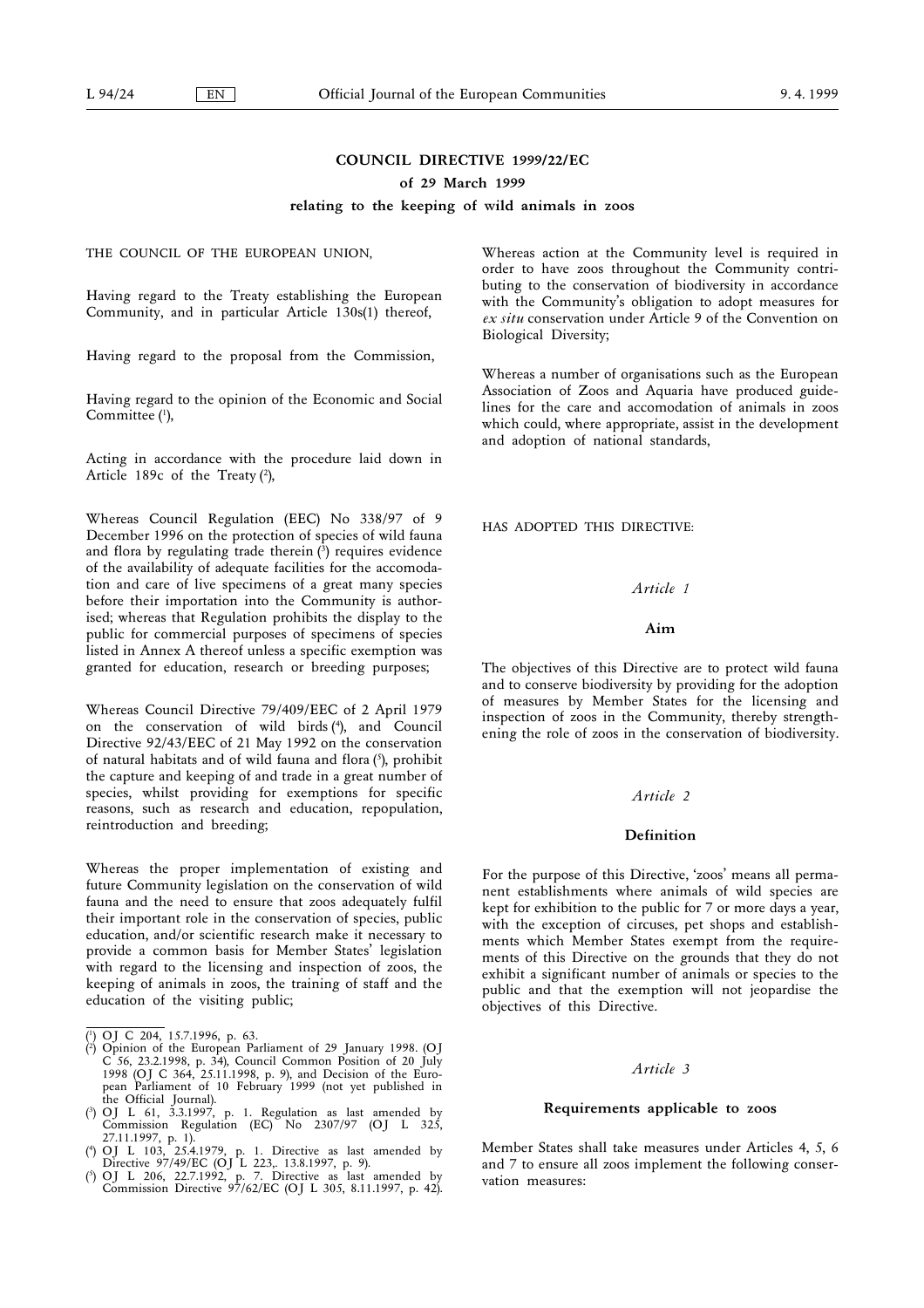- participating in research from which conservation benefits accrue to the species, and/or training in relevant conservation skills, and/or the exchange of information relating to species conservation and/or, where appropriate, captive breeding, repopulation or reintroduction of species into the wild,
- promoting public education and awareness in relation to the conservation of biodiversity, particularly by providing information about the species exhibited and their natural habitats,
- accommodating their animals under conditions which aim to satisfy the biological and conservation requirements of the individual species, *inter alia*, by providing species specific enrichment of the enclosures; and maintaining a high standard of animal husbandry with a developed programme of preventive and curative veterinary care and nutrition,
- preventing the escape of animals in order to avoid possible ecological threats to indigenous species and preventing intrusion of outside pests and vermin,
- keeping of up-to-date records of the zoo's collection appropriate to the species recorded.

### *Article 4*

### **Licensing and inspection**

1. Member States shall adopt measures for licensing and inspection of existing and new zoos in order to ensure that the requirements of Article 3 are met.

2. Every zoo shall have a licence within four years after the entry into force of this Directive or, in the case of new zoos, before they are open to the public.

Each licence shall contain conditions to enforce the requirements of Article 3. Compliance with the conditions shall be monitored *inter alia* by means of regular inspection and appropriate steps shall be taken to ensure such compliance.

Before granting, refusing, extending the period of, or significantly amending a licence, an inspection by Member States' competent authorities shall be carried out in order to determine whether or not the licensing conditions or proposed licensing conditions are met.

5. If the zoo is not licensed in accordance with this Directive or the licensing conditions are not met, the zoo or part thereof:

- (a) shall be closed to the public by the competent authority; and/or
- (b) shall comply with appropriate requirements imposed by the competent authority to ensure that the licensing conditions are met.

Should these requirements not be complied with within an appropriate period to be determined by the competent authorities but not exceeding two years, the competent authority shall withdraw or modify the licence and close the zoo or part thereof.

## *Article 5*

Licensing requirements set out in Article 4 shall not apply where a Member State can demonstrate to the satisfaction of the Commission that the objective of this Directive as set out in Article 1 and the requirements applicable to zoos set out in Article 3 are being met and continously maintained by means of a system or regulation and registration. Such a system should, *inter alia,* contain provisions regarding inspection and closure of zoos equivalent to those in Article 4(4) and (5).

## *Article 6*

### **Closure of zoos**

In the event of a zoo or part thereof being closed, the competent authority shall ensure that the animals concerned are treated or disposed of under conditions which the Member State deems appropriate and consistent with the purposes and provisions of this Directive.

## *Article 7*

### **Competent authorities**

Member States shall designate competent authorities for the purposes of this Directive.

### *Article 8*

## **Penalties**

Member States shall determine the penalties applicable to breaches of the national provisions adopted pursuant to this Directive. The penalties shall be effective, proportionate and dissuasive.